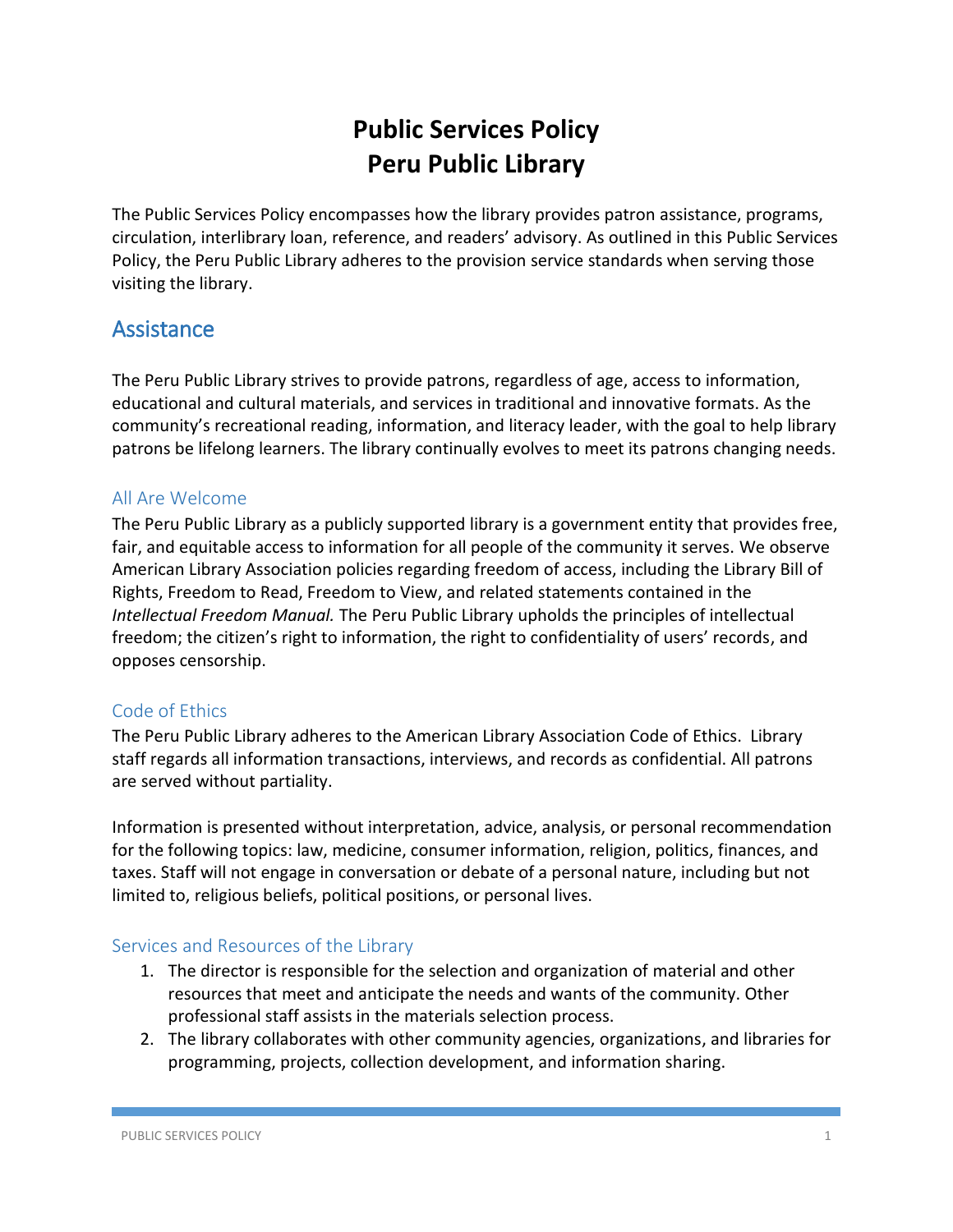- 3. Library staff promotes collection strengths and related resources offered by the Peru Library and other libraries. Staff attempts to secure information beyond in-house resources when applicable. Please see the interlibrary loan section below for more details.
- 4. The library provides services during the hours that meet the needs of the community and according to fiscal resources.
- 5. The library's professional staff offers services and collections to meet the cultural and informational needs of the community. The library director and staff promotes the library's resources, programs, and services, utilizing the media and library publications.

## Programs and Events

The Peru Library offers programs intended to further the library's mission. Programming is an integral component of library service that allows patrons to share experiences, explore topics of interest and continue learning.

Library programs are generally free and open to the public. The following criteria are used when considering and planning library-sponsored programs:

- The library collections and resources are promoted.
- Program topics are relevant and timely to community needs and interests.
- Funding is available.
- Programming space is available.
- Programs are non-commercial.
- No individual or organization shall use a program at the library to advertise or recruit members or customers nor collect contact information for attendees without knowledge and approval.

Requests to present programs are considered and weighed against the public's demonstrated interest in the topic, budget, and other allocated resources as well as the presenter's qualifications, expertise, and reputation. Decisions on which programs to offer are made by the library's program coordinators.

When pre-registration is required, it must be handled by the library unless other arrangements are agreed upon and made.

At the discretion of the Library Director, a cost-recovery fee may be charged for library programs. Library sponsorship of a program does not constitute an endorsement of the content of the program or the views expressed by presenters and participants.

Outside organizations may book the library's meeting room based on established meeting room policy, regulations, and library schedule. The organization is responsible for booking the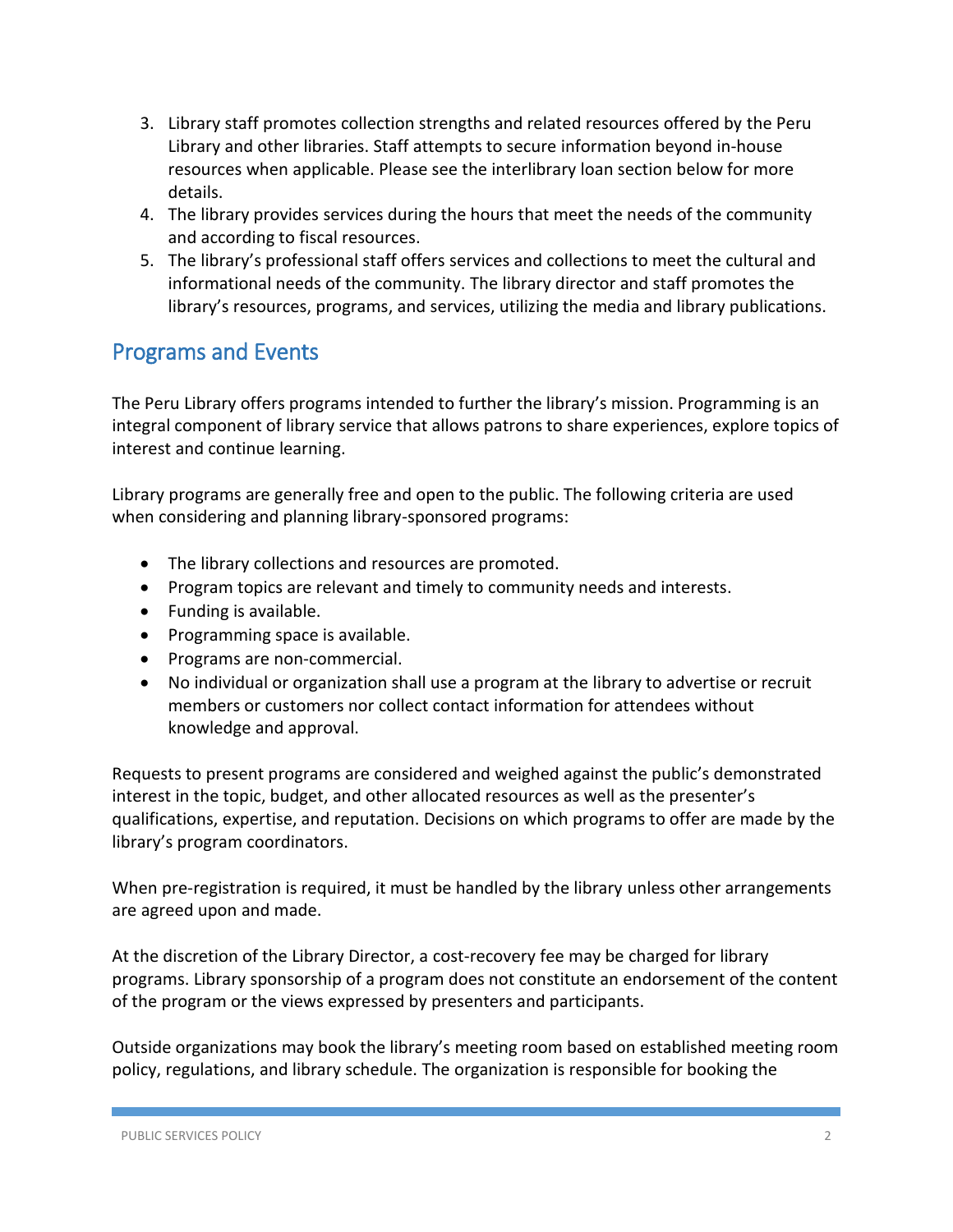meeting room and doing their own publicity. See Meeting Room Policy and Meeting Room Application.

## Circulation Services

The circulation services facilitate community access to the materials and information in the library's collection. This section explains the guidelines for borrowing material, as well as patrons' responsibilities when borrowing items from the library.

### Eligibility and Registration

Individuals living within the library's geographical boundaries are eligible for a free library card once an application form is completed. All library cards issued by the Peru Library are valid for a year.

The application form is available 1) at each circulation desks, 2) on the library's website [https://perulibrary.org/about/get-a-library-card/,](https://perulibrary.org/about/get-a-library-card/) and 3) with the PrairieCat mobile app. Photo identification and proof of residency are required at the time of registration.

Applicants under 18 years of age must have a parent or guardian from the same address as the applicant present to give consent. Parents/guardians are fiscally responsible for the material borrowed by their children through the age of 17.

At the patron's written request, patrons living at the same household address may be connected or linked in the library's patron database, allowing linked individuals to pick up each other's holds/requests. The library defines a household as individuals living at the same address. We do not attempt to define family.

## Types of Library Cards

1. Resident Card (full access account)

Residents of Peru are eligible to receive a library card. Each person living at the same Peru household address is able to have a library card. The library does not have any age limits on receiving a library card.

2. Digital Access Account

Residents of Peru who are not able to physically visit the library are eligible to request a Digital Access Account. This account, requested through the website, [https://perulibrary.org/about/digital-access-account/,](https://perulibrary.org/about/digital-access-account/) provides patrons access to the digital collection. The Digital Access Account is transferrable to a Resident card (full access account) by visiting the library with appropriate photo identification.

3. Taxpayer Card (Non-Resident Property Owners)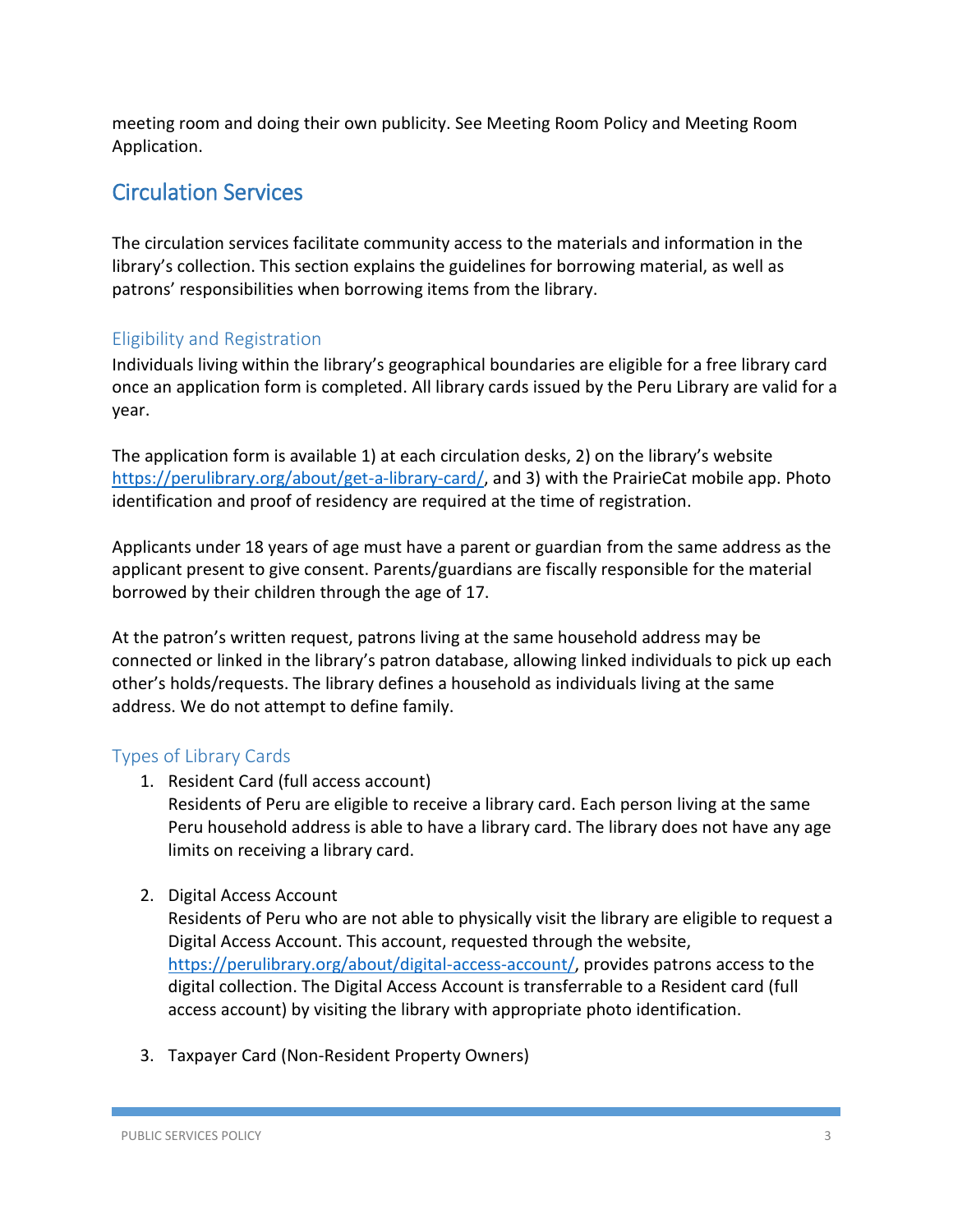Individuals living outside any library service area, but paying property taxes to the Peru Public Library are eligible for a Non-Resident Property Owner card (75 ILCS 16/30- 55.60). The individual must bring their current tax bill as proof of taxpayer status. Both the individuals living on the property (renters, leasers) and the property owner(s) are eligible for a Peru Library card. Renters have a Resident card and non-residents have a Non-Resident Property Owner/Taxpayer card.

4. Business Card

Individuals owning or renting business property within the Peru Public Library District are eligible to receive a Business card. (see 75 ILCS 16/30-55.60). Only one card is issued per business. The business owner requesting the card must provide a letter, on company letterhead, stating the desire to have a business library card. The library card is in the business's name with the owner or head administrator being responsible for all account activity, including fines and payments.

5. Reciprocal Borrower Card

Peru Library accepts all public library cardholders from across the state of Illinois. The borrowing and hold capabilities of these cardholders are outlined below in the Interlibrary Loan section. Library users from non-PrairieCat libraries are required to complete a library card application and present a photo ID.

#### 6. Non-resident Card

Individuals living outside the boundaries of any Illinois public library are eligible to purchase a non-resident card to receive full access to the library. In accordance with Illinois law (75 ILCS 16/30-55.60), the non-resident purchases a library card from the public library serving the school district where the individual lives. With the purchase of the non-resident card, each individual living at the same household address receives a library card.

#### 7. Other Library Users

Individuals not eligible for borrowing privileges are welcome to use library materials and services, and attend programs while physically at the library.

### Cardholder Responsibilities

- A library card is issued to an individual and is not transferrable, even to a family member. Patrons are responsible for all materials borrowed with their account. Patrons are responsible for returning material in complete and good condition.
- We circulate material without regard to a patron's age. A parent or guardian is responsible for their minor child's use of library materials and services, including payment of any fines or charges.
- Patrons under 18 may use the library's computers unless a parent or guardian chooses the "opt-out" option on the library card application form. This can be changed at any time by visiting the library.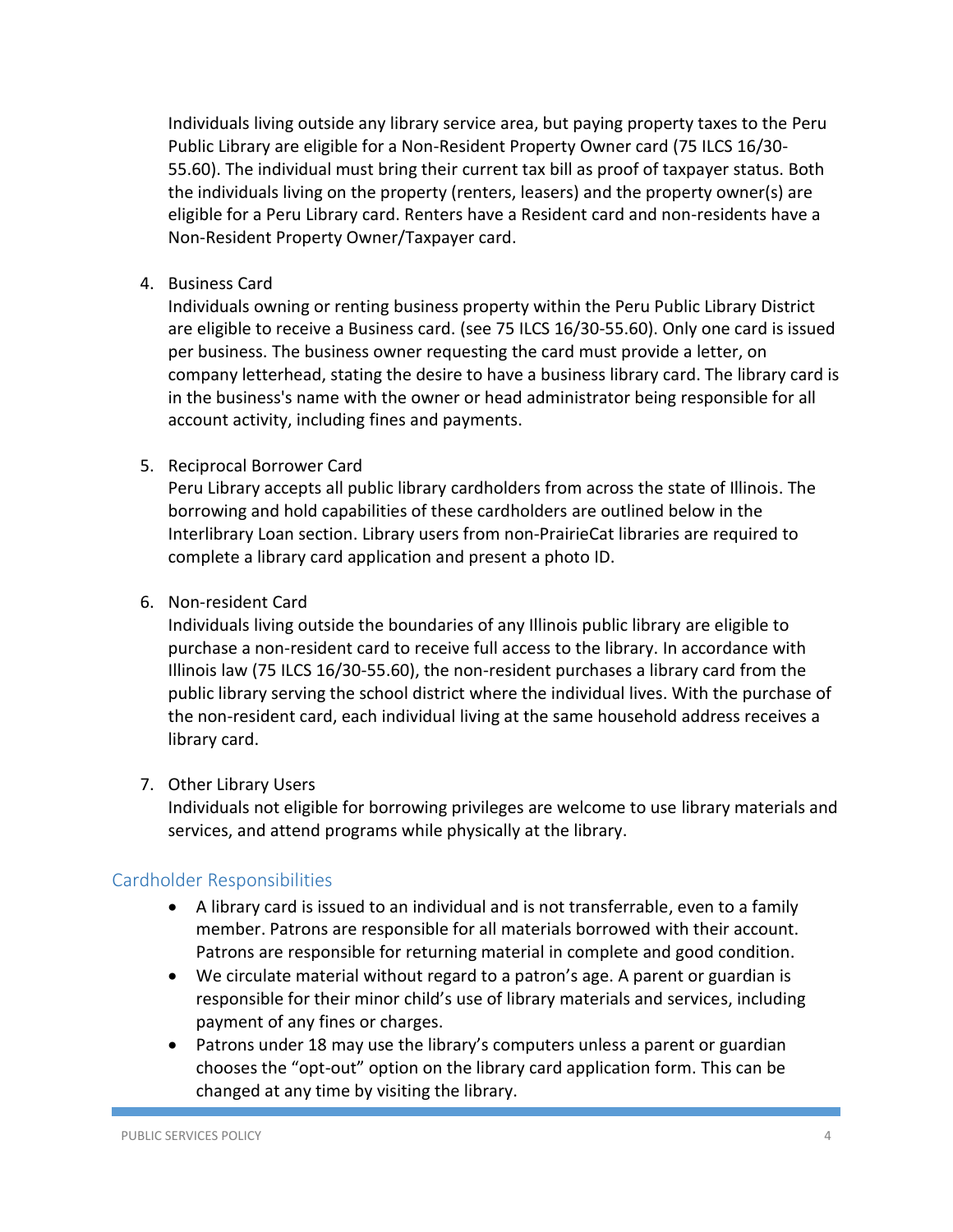### Collection Material

The library lends most of its material collection. Library materials are grouped by format - large print, adult, teen, youth, magazines, DVDs, audiobooks, kits, music CDs, video games, hotspots, Rokus, and a variety of library of things items ranging from board games to 3-D pens.

The local history & genealogy collection and newspaper issues are non-circulating items that may be used in the library. Library online resources are available in-house to everyone and at home to only Peru patrons.

### Loan Periods, Renewals, and Fines

Peru Public Library loans its material for 7 to 14 days, depending on the material's format. Patrons may borrow any circulating material from the library's collection with their valid Illinois public library card. We do not limit the number of items a Peru patron may borrow.

Patrons may renew their item(s) in person, by calling the library (815-223-0229 or 888-542- 7259), using the PrairieCat mobile app, or through My Account in PrairieCat [\(https://www.prairiecat.info/library/2023\)](https://www.prairiecat.info/library/2023).

Peru library material is renewable three times, if:

- There are no fines or fees totaling \$10.00 owed.
- There are no other requests for the material.
- It is not overdue.
- It is not a new item (owned for 15 weeks or less).

Fines are charged only when library material is late. The library is fine free on most formats of Peru material borrowed by Peru patrons. Late fines are charged on the library's Hotspot and Rokus. When a patron reaches the PrairieCat consortium fine threshold, their circulation, hold requests, and database usage are suspended. When apparent misuse of linked cardholder accounts happens to avoid paying fines or fees, the library reserves the right to consider all patrons at the shared address as delinquent and suspend circulation rights.

Reminder notifications of an item's overdue status are sent at intervals set by the PrairieCat consortium. A courtesy or first notification is sent by email, text, or phone call. The second notification is sent to the patron via email or print. A bill is mailed to the patron for items that are 21 days or more overdue. The library reserves the right to call a patron concerning overdue items.

Patrons may pay their fines or fees in person, in their online account, or in the PrairieCat App. Checks should be made payable to Peru Public Library unless the item belongs to another library.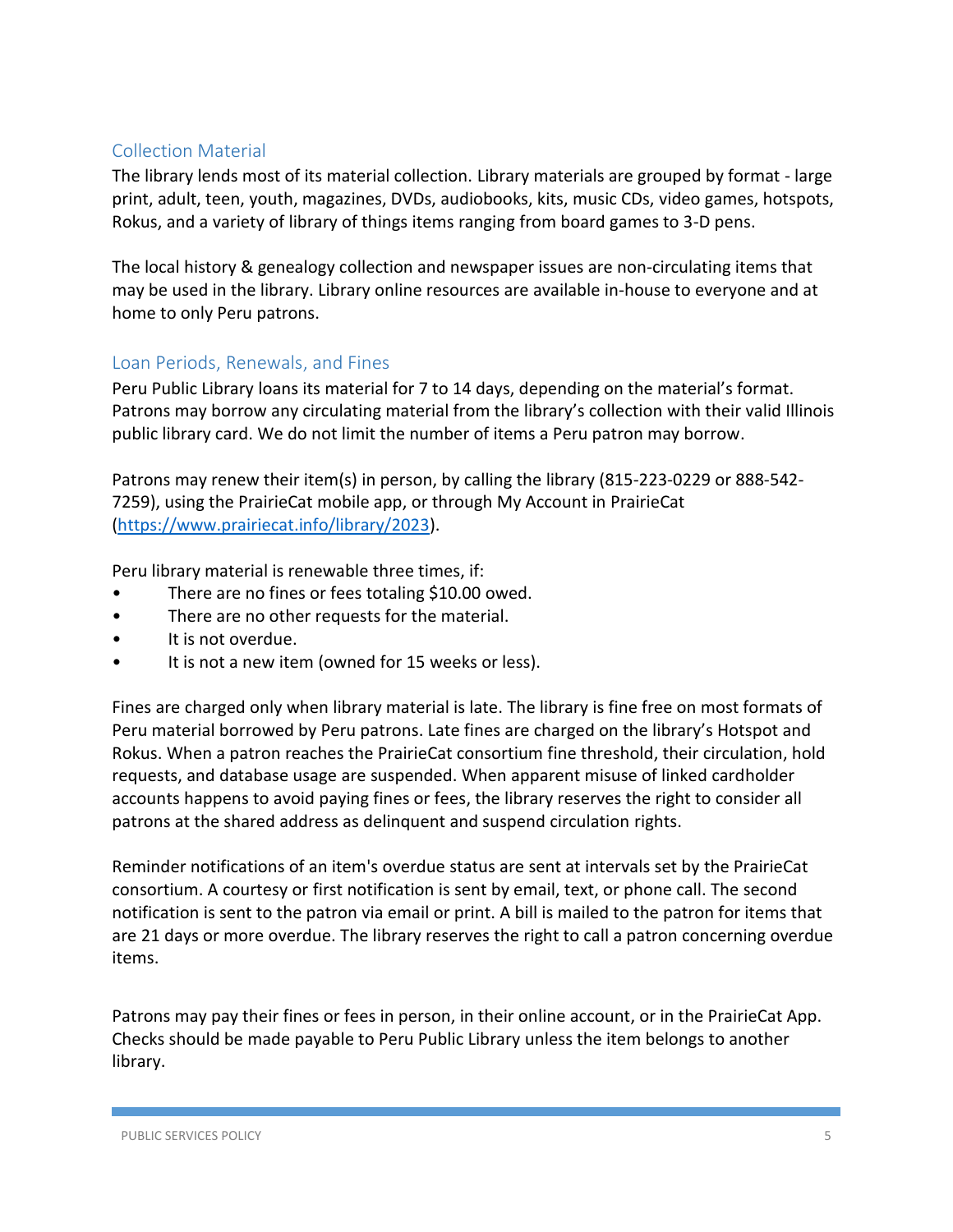## Interlibrary Loan

Interlibrary Loan (ILL) refers to library materials physically lent by one library to another library. Through interlibrary loan, patrons access materials from other Illinois libraries and other U.S. libraries.

Interlibrary Loan supplements the library's collection, enabling us to reach beyond limitations of physical space, budget, and scope of the collection to acquire material for a patron. However, the library exhausts local resources first, including Peru's own collection and those of PrairieCat libraries before requesting from OCLC libraries. OCLC is the name of an international consortium of libraries for interlibrary loan and cataloging cooperation. The library endorses the ILLINET Interlibrary Loan Code and the ALA Interlibrary Loan Code.

The library uses RAILS, ILDS, and the US Postal Service for the delivery of requested material. The RAILS and ILDS systems are free to the Peru Library patrons. A \$3.00 postage fee is assessed for material delivered via the U.S. Postal Service.

If a Peru patron loses or damages material borrowed from another library, the patron is financially responsible for the replacement cost of the material, set by the lending library. Circulation and ILL privileges are suspended until all fees are paid.

### Borrowing – includes renewals and fees

Patrons may request various physical formats (ex. Books, audiovisual materials, magazines, government documents, microfilm, photocopies, etc.) through Interlibrary Loan. There are limits on e-formatted materials specific to each library. While all libraries attempt to have the broadest range of materials available for interlibrary loan, libraries reserve the right to refuse to lend materials or to ask the borrowing library to restrict the use of materials lent.

#### **Peru Patrons - PrairieCat**

Requests: cardholders may place requests in the PrairieCat catalog on material owned by another PrairieCat library.

Peru patrons may place a request by contacting library staff in person, by phone (815- 223-0229), by email (perulibrary@perulibrary.org), by using the PrairieCat [https://www.prairiecat.info](https://www.prairiecat.info/) catalog, or using the PrairieCat app. When placing a phone ILL request, the patron needs to provide as much information as possible about the requested item as well as their name and library card number.

Notices: When materials arrive from PrairieCat libraries, pickup notification is by phone or email. It is up to the patron to ensure the library has the correct notification information on file. Patrons can also sign up for text notifications through My Account in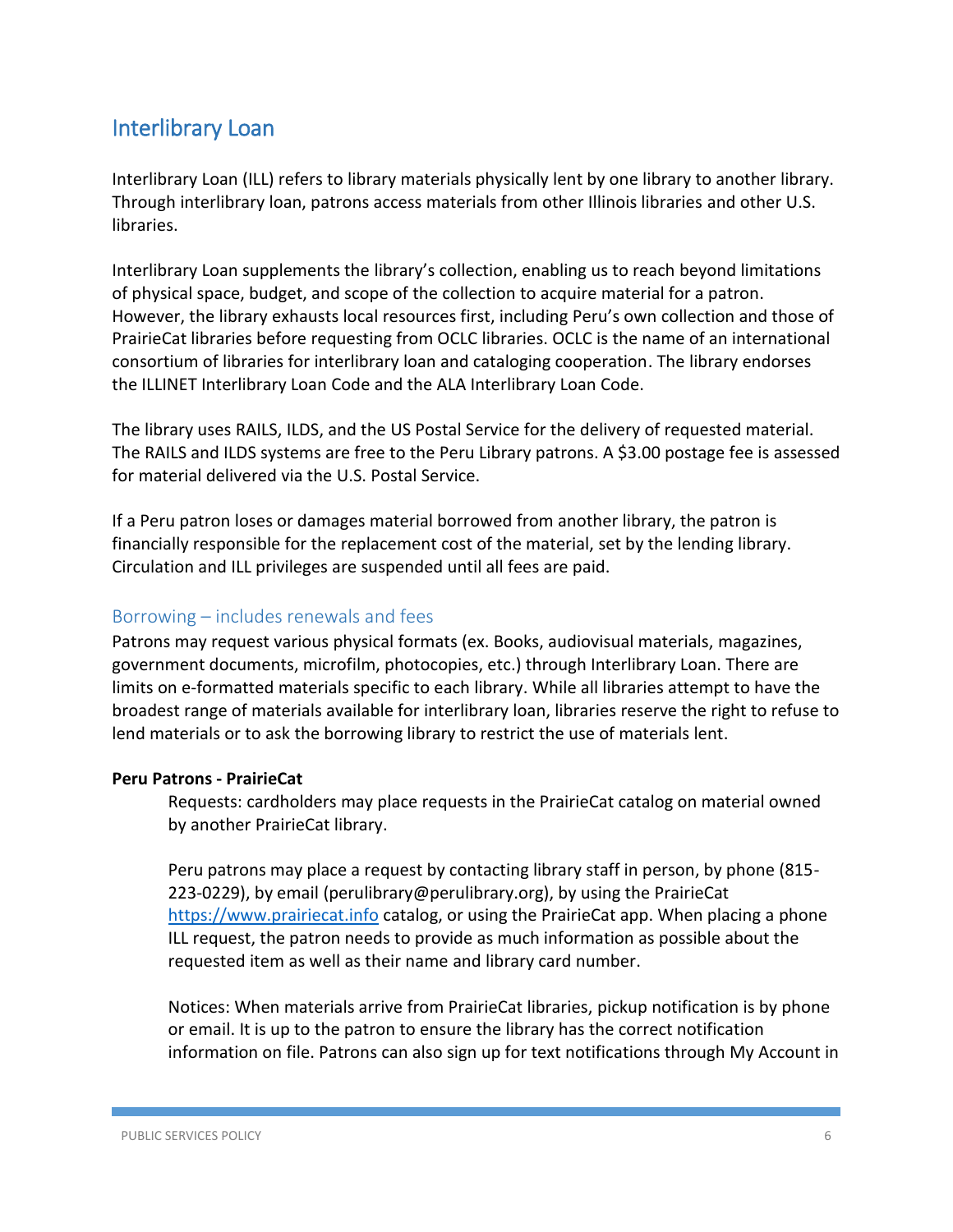PrairieCat. Patrons receive reminders when the PrairieCat material is coming due or is overdue.

Loan Period: If an item was borrowed from a PrairieCat library and borrowed using PrairieCat software at the Peru Public Library, the loan period is governed by the Peru Public Library's circulation section previously outlined under Loan Periods, Renewals, and Fines.

Renewals: Renewal of material from PrairieCat libraries is governed by Peru Public Library's circulation section outlined above.

#### **Peru Patrons - OCLC**

Requests: If the Peru patron is seeking material not owned by a PrairieCat library, the patron may place a hold/request in OCLC. The Peru library allows Peru patrons to place their own requests in OCLC. This is unmediated requesting using OCLC's interlibrary loan service.

Or OCLC requests may be placed by phone (815-223-0229) or email (perulibrary@perulibrary.org) to the Peru Library. The patron must provide as much information as possible about the requested item as well as their name, library card number, and phone number when placing a hold in person or over the phone.

For additional information on placing OCLC requests, please contact the library.

Notices: When ILL materials arrive from OCLC libraries, patrons will be notified by phone.

Loan Period: If an item was borrowed through OCLC, the loan period and renewal options are determined by the lending/owning library. Staff strictly observes conditions for use of loaned materials imposed by OCLC libraries (ex. shortened loan period, inlibrary use only, no renewals, etc.). Photocopies may be kept by the patron.

Renewals: Patrons who wish to renew items obtained from OCLC, should contact the head of ILL at least three weekdays before the due date. The staff member will attempt to renew the item and notify the patron of the renewal status. Renewals are at the sole discretion of the owning library and cannot be guaranteed.

#### **PrairieCat Library Patrons**

As part of the PrairieCat consortium, patrons from any PrairieCat Library may place requests (place an ILL request) in the PrairieCat Catalog while at the Peru Library. They may also direct the delivery of the material to be picked up/retrieved at the Peru Library.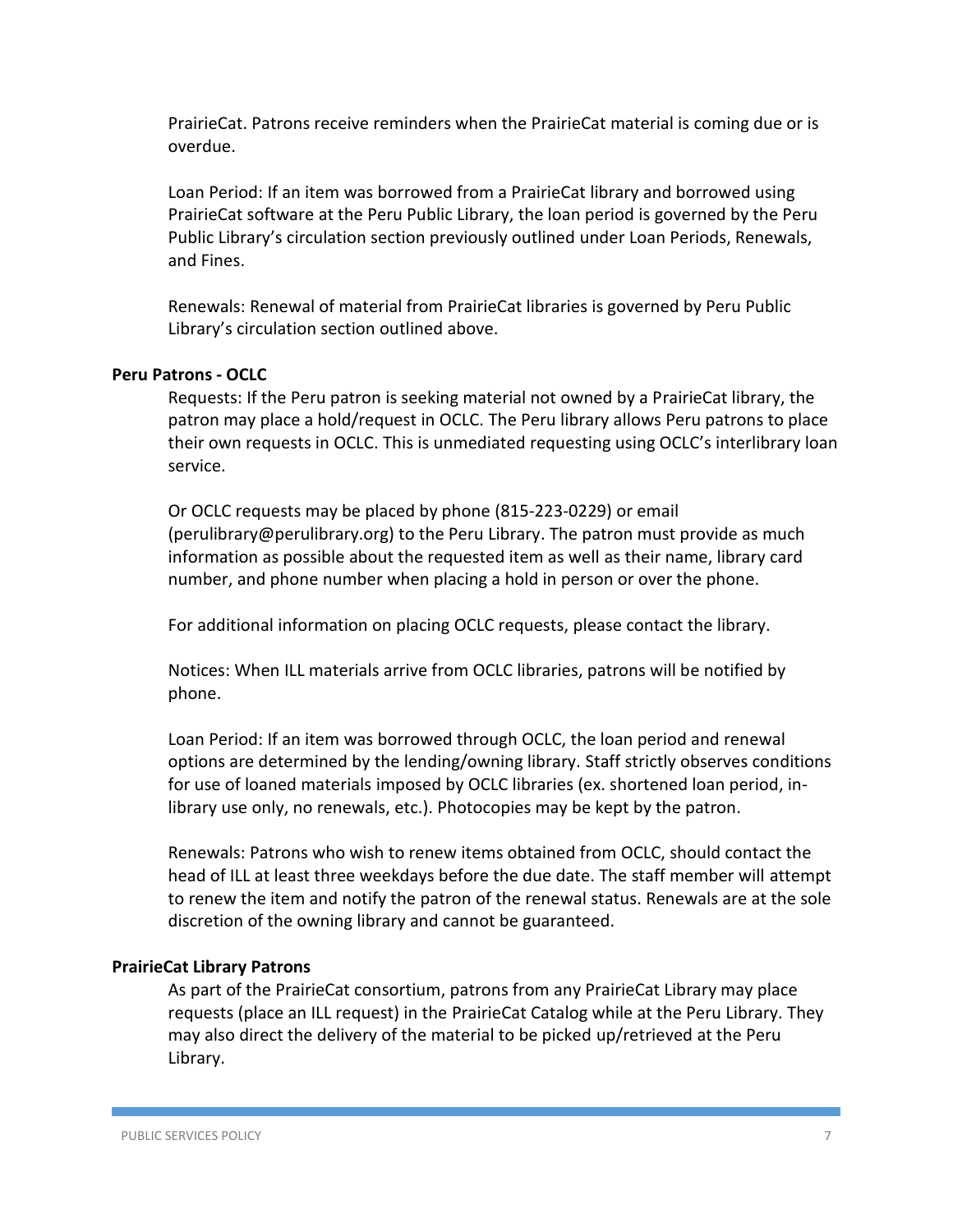If the patron is seeking material not owned by a PrairieCat Library, they must make that ILL request at their home library.

#### **Other Library Patrons**

Patrons of non-PrairieCat libraries, such as Utica, Ladd, Chicago, must make their ILL requests at their home library as outlined in the ILLINET ILL and ALA ILL Codes.

#### Lending – includes renewals

Lending is when material is requested for delivery to another library from the Peru Library.

The library attempts to make the broadest range of materials available for interlibrary loan, with a few exceptions. The library also reserves the right to refuse to lend materials or to ask a borrowing library to restrict the use of materials lent. Material newer than 15 weeks is not lent to other libraries, PrairieCat or otherwise.

#### **PrairieCat libraries**

As part of the PrairieCat consortium, patrons and library staff from other PrairieCat libraries may place requests (Holds) in the PrairieCat catalog on material owned by Peru.

#### **OCLC Libraries and Other Libraries**

Peru Library accepts ILL requests via OCLC and on ALA ILL forms via fax, phone call, and email from the requesting library. We do not charge an ILL or postage fee on the material lent. The Library's OCLC library symbol, mailing address, telephone numbers, and fax number are below. Items requested by Illinois libraries are sent via the RAILS and the Illinois Library Delivery Service (ILDS).

Photocopies and Scans Peru Library makes photocopies or scans of materials for libraries up to 25 pages and within copyright limits. There are no charges for photocopies or scans. Materials are photocopied from hard copy, microfilm, or digital resources as permitted by copyright law.

Loan Period: When the Peru Library lends to non-PrairieCat libraries, the items are checked out for six weeks. This allows for transit time to the requesting library, two weeks for check out, and transit time back to Peru.

Renewals: When lending to libraries outside the PrairieCat consortium, if an item is not on reserve for another patron, the item may be renewed. There is a limit of two renewals.

Lost ILL material: Lending: If Peru Library material is lost or damaged by another library's patron, that patron is responsible for the cost of the material. If the patron does not pay, the borrowing library is responsible for payment. The Peru Public Library assesses a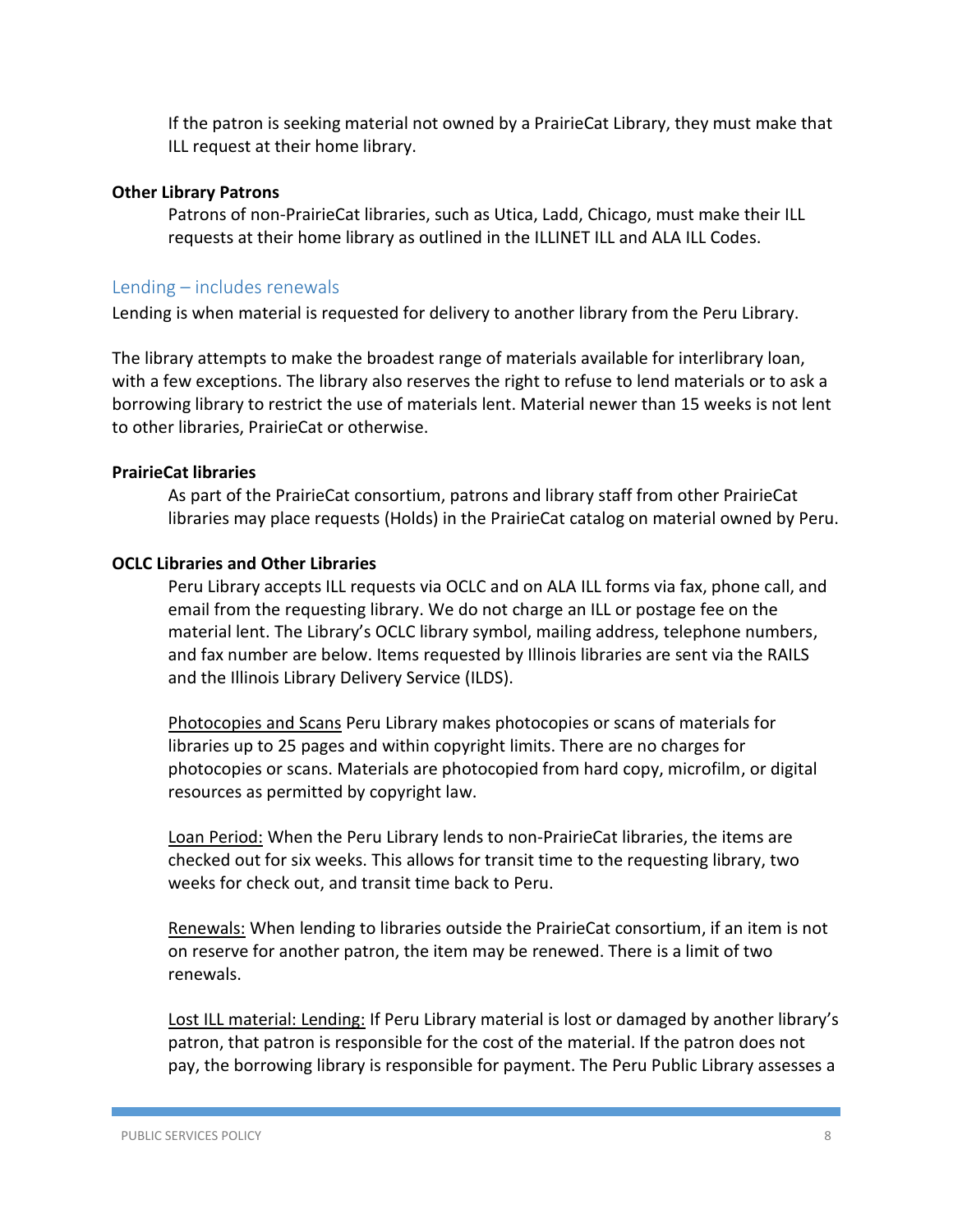fee on a lost item equal to the replacement cost of the item plus a \$10.00 processing fee.

#### Interlibrary Loan Contact Information

**Peru Public Library** Interlibrary Loan Department | 1409 11<sup>th</sup> Street, Peru, Illinois 61354 Phone: 815.223.0229, Fax: 815.223.1559 OCLC Symbol: OY2 [perulibrary@perulibrary.org](mailto:perulibrary@perulibrary.org)

## Reference

The purpose of Reference Services at the Peru Public Library is to provide accurate information to patrons, assist them using the library's collection, and aid their research including genealogy. This section is designed to ensure patrons receive a fair and equitable level of reference service. Patrons may request research assistance in person, over the phone (815-223-0229), or by email [\(perulibrary@perulibrary.org\)](mailto:perulibrary@perulibrary.org).

### General Functions

Reference questions are handled in the order received. Contest, homework questions, quizzes, and trivia are regarded as any other reference question.

- Requests requiring extensive research may not be immediately answered. Patron information and questions are recorded and handled as time allows. We reserve the right to charge a nominal fee of \$5 for up to each 30 minutes of in-depth research completed. Patrons are notified prior to work being done.
- As needed, we refer patrons to other libraries, local government agencies, or organizations when direct contact better facilitates answering the question.
- Library staff utilizes appropriate and applicable resources to complete the reference/research query. Source citations are included.

### Availability of Reference Sources

Some resources are only available within the library including but not limited to: local history, genealogy, Consumer Reports, and My Heritage

Some resources are available remotely to valid Peru Library cardholders, including but not limited to: Consumer Reports, Brainfuse, My Heritage, OMNI, eRead Illinois, and WorldCat.